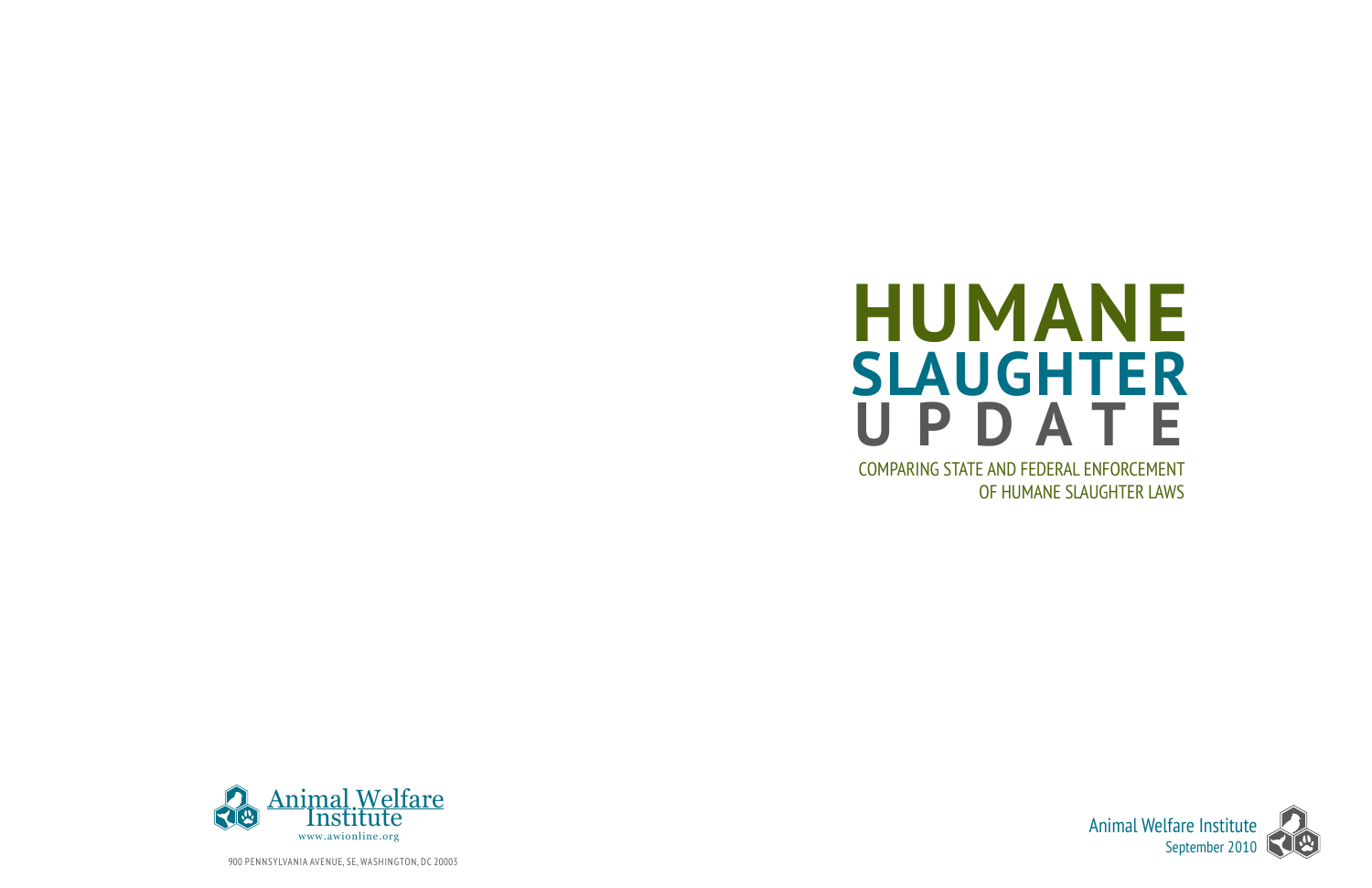### About the research

*This report presents the findings of a survey of state and federal humane slaughter enforcement conducted between November 2009 and March 2010 by the Animal Welfare Institute (AWI). While other entities, including the Government Accountability Office (GAO), have studied federal humane slaughter enforcement, AWI is the first to conduct a review of humane slaughter at the state level.* 

*The survey was undertaken as an update to a comprehensive, 10-year review of humane slaughter enforcement published by AWI in May 2008. The current study aims 1) to determine whether humane slaughter enforcement increased between the years 2008 and 2010 and 2) to compare state and federal enforcement of humane slaughter laws.* 

*Data used to analyze humane slaughter enforcement was obtained from public record requests submitted to state and federal departments of agriculture and from records posted on the USDA website.* 

*The research was conducted by Dena Jones and Deborah Press of AWI, with the assistance of Sarah Schanz.* 

### IN THIS REPORT

Overview of Humane Slaughter Enforcement: 1

- Enforcement Up but Uneven: 3
- State Enforcement Catching Up with Federal: 8
- Violations Similar at State and Federal Plants: 9
	- Plant Size Makes a Difference: 13
- Repeat Violators Present a Serious Problem: 14
- Inadequate Humane Training and Expertise: 16
- Humane Enforcement Remains a Low Priority: 18
	- Recommendations: 19

In early 2008, multiple incidents of egregious cruelty to cattle at the Westland-Hallmark Meat Packing Co. in Chino, California, caught on videotape by animal protection advocates, resulted in widespread public outrage and eventually led to the largest beef recall in the history of the U.S. These incidents occurred despite the continual on-site presence of U.S. Department of Agriculture (USDA) inspection personnel and the performance of periodic thirdparty humane slaughter audits at the plant.

Congress held multiple oversight hearings on humane slaughter in the wake of the Westland-Hallmark case, and the USDA took several actions to step up its enforcement of the federal Humane Methods of Slaughter Act, including conducting an audit of slaughter plants at high risk for humane violations, temporarily increasing the time spent verifying humane handling and slaughter requirements, and issuing various humane slaughter notices and training modules for in-plant inspection personnel.

The research described in this report looked at humane slaughter enforcement—both state and federal—in the aftermath of the Westland-Hallmark incident. Findings of the research include:

**• State and federal humane slaughter enforcement was up but varied widely among individual states and among individual federal districts.** The number of federal suspensions for humane violations increased 7-fold from 2006-2007 to 2008-2009; state suspensions

were up sharply as well. However, some states offered no evidence of any enforcement, and enforcement differed dramatically among federal districts.

- **• Repeat state and federal violators present a major enforcement problem.** Numerous examples of repeat violators were found, including a Wisconsin state plant that was cited for humane violations 34 times in a 20-month period and a North Carolina federal plant that was closed down 8 times in 30 months for incidents of inhumane slaughter.
- **• State and federal inspection personnel have inadequate training in humane enforcement and inadequate access to humane slaughter expertise.** Enforcement documents reveal that inspectors react differently when faced with similar violations. Federal inspectors have limited access to humane slaughter experts, while states known to employ veterinary humane slaughter specialists generally have higher enforcement rates.
- **• Humane enforcement was up at state and federal levels but remained low in comparison with other aspects of food safety enforcement.** Enforcement was up in terms of the issuance of noncompliance records and suspensions at state inspected plants and suspensions at federal plants. While allocation of resources to humane slaughter activities appears to have increased for state plants, resources devoted to humane handling at the federal level continue to constitute less than 2% of total funding for food safety inspection.

# **Enforcement of Humane Slaughter Laws Has Increased at Both the State and Federal Levels but Remains Low and Inconsistent**

## **OVERVIEW**

### Related Materials

This report expands on the findings of previous research conducted by AWI: *Crimes without Consequences: The Enforcement of Humane Slaughter Laws in the United States*, May 2008 (143 pp).

The previous report, along with additional information, including a regularly updated listing of slaughter plants that have been suspended for violating the Humane Methods of Slaughter Act, is available on AWI's website at www.awionline.org.

### About the Animal Welfare Institute

Since its founding in 1951, AWI has been alleviating suffering inflicted on animals by people. Major goals of the organization include abolishing factory farms and achieving humane slaughter for all animals raised for food. AWI seeks to achieve these goals through research, investigation, education, and lobbying on behalf of animals.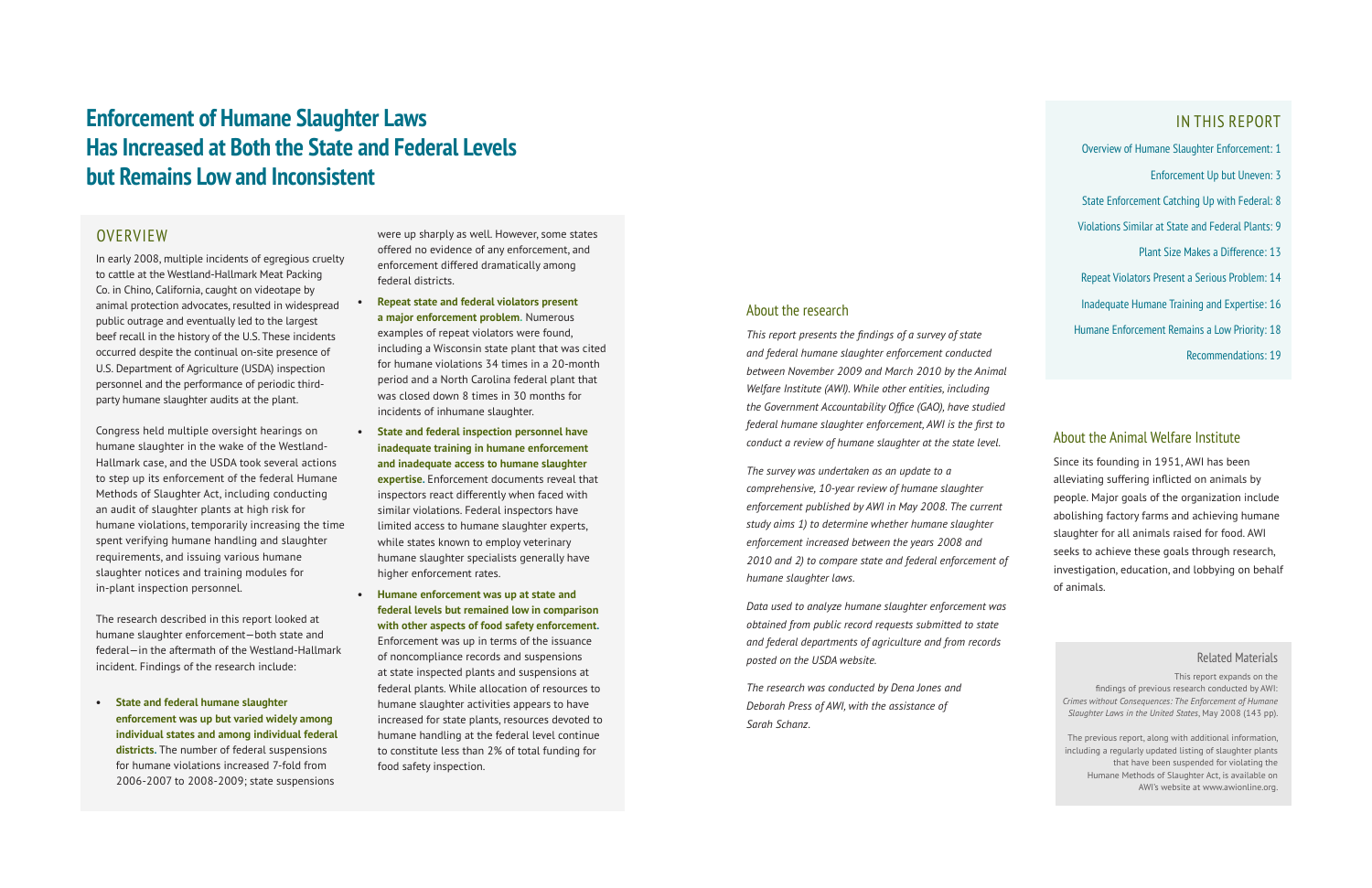In the United States, approximately 10 billion animals are killed for food each year. The USDA's Food Safety and Inspection Service (FSIS) is charged with inspecting slaughtering operations to ensure that meat animals, excluding birds and rabbits, are killed according to the federal Humane Methods of Slaughter Act. This law requires that animals be made insensible to pain by "a single blow or gunshot or an electrical, chemical or other means that is rapid and effective" prior to being shackled, hoisted, or cut. The law also provides for the humane handling of animals on the premises of a slaughtering establishment up to the point of slaughter. (Figure 2 on the following page illustrates key requirements of the federal Humane Methods of Slaughter Act.)

There are generally three types of slaughter plants operating within the U.S. – federally inspected for interstate commerce, state inspected for intrastate commerce, and custom exempt for personal, noncommercial use. A large majority of the animals killed for food in the U.S. each year are slaughtered at federally inspected plants.

The designated status of an individual slaughter plant as being either federally or state inspected does not necessarily indicate what agency is responsible for conducting oversight, including matters related to humane slaughter. Some plants under federal oversight are inspected by employees of state agricultural agencies and federal personnel inspect some plants under state oversight.

Currently, 27 states run their own meat inspection programs (see Figure 1) in cooperation with FSIS, which provides up to 50% of the funding. These states inspect intrastate and custom slaughter plants within their state, with enforcement standards at least equal to those imposed under federal meat inspection laws, including the Humane Methods of Slaughter Act. FSIS certifies state inspection programs annually based on the state's self-assessment, as well as FSIS reviews that are performed every one to five years.

Texas West Virginia

# **OVERVIEW OF HUMANE SLAUGHTER ENFORCEMENT**

### **FEDERALLY INSPECTED** – 834 plants **STATE INSPECTED BY USDA** – 480 plants **STATE INSPECTED BY STATE DEPARTMENTS OF AGRICULTURE** – 1,437 plants\*

| Alabama  | Illinois      | Louisiana    | Missouri       | Ohio           | lexas    | West Virgi |
|----------|---------------|--------------|----------------|----------------|----------|------------|
| Arizona  | Indiana       | <b>Maine</b> | Montana        | Oklahoma       | Utah     | Wisconsin  |
| Delaware | lowa          | Minnesota    | North Carolina | South Carolina | Vermont  | Wyoming    |
| Georgia  | <b>Kansas</b> | Mississippi  | North Dakota   | South Dakota   | Virginia |            |

\* Excludes small number of plants in Vermont and Maine that are grouped by USDA under "New England" and not reported separately.

### **STATES OPERATING MEAT INSPECTION PROGRAMS**

## **Figure 1. Meat Animal Slaughter Plants in the U.S. (2010)**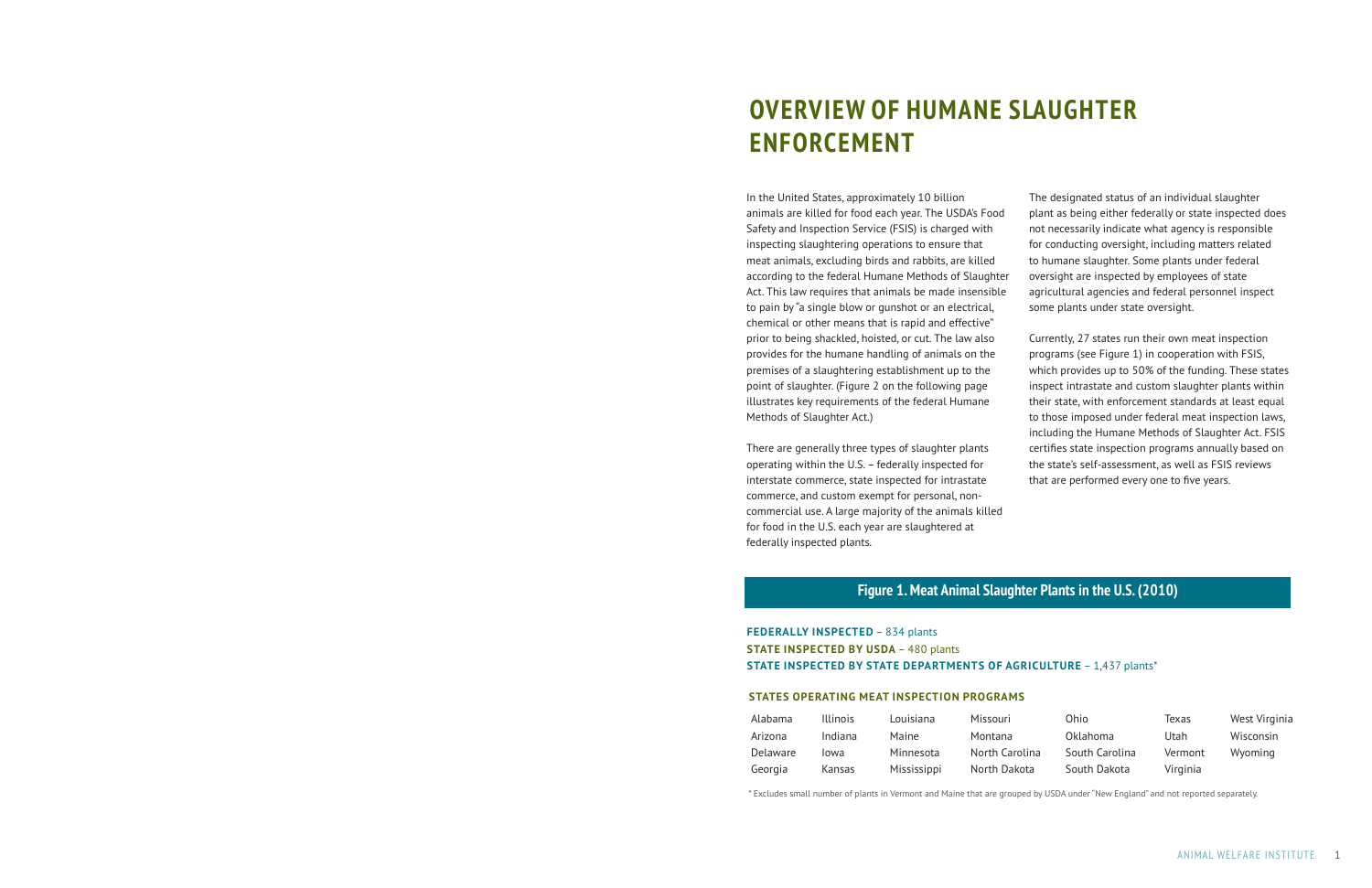# **ENFORCEMENT UP BUT UNEVEN**

Federal and state departments of agriculture may take regulatory actions against an individual slaughter plant because of its inhumane handling or slaughter of animals. Regulatory actions available to agriculture agencies include: 1) the application of "reject tags" (which prevent use of specific equipment or areas of a plant until the deficiency is corrected); 2) issuance of noncompliance records (NR), notices of intended enforcement, and letters of warning; 3) suspension of inspection; and 4) withdrawal of inspection.

# Federally inspected plants

For the 10-year period 1998 through 2007, a total of only 71 suspensions were issued to federally inspected plants for violations of humane handling and humane slaughter regulations. In 2008 and 2009 following the Westland-Hallmark incident, however, federal suspensions increased dramatically (Figure 3).

# **Figure 3. Federal Suspensions by Year, 1998-2009**





# **Figure 2. Humane Handling and Slaughter Requirements**







### **1. ARRIVAL AT SLAUGHTER PLANT**

Humane regulations apply from the time a truck enters the property of a slaughter establishment. Any animal unable to walk off the truck must be moved on suitable equipment or stunned. Dragging of conscious animals is prohibited.



### **2. UNLOADING FROM TRUCK**

Driving of animals off trucks and down ramps must be done with a minimum of excitement and discomfort. Animals are not to be forced to move faster than a normal walking speed. Ramps should provide good footing so animals do not slip or fall.



### **3. HANDLING OF DISABLED ANIMALS**

Disabled animals must be separated from ambulatory animals and placed in a covered pen sufficient to protect them from any adverse climatic conditions. **4. CONDITION OF HOLDING PENS**



Animals must have access to water and, if held over 24 hours, access to feed. Sufficient room must be provided for animals held overnight to lie down. Pens must be kept in good repair and be free from sharp corners that might cause injury or pain to the animals.

### **5. MOVING TO STUNNING AREA**

Electric prods shall be used as little as possible. Pipes, sharp or pointed objects, and other items that would cause injury or pain to the animal are not to be used. Driveways must have slip resistant floors and should be arranged so that sharp corners are minimized.

### **6. STUNNING**

Regardless of the method used—gas, electrical, captive bolt or gunshot stunning must be applied so that the animal is rendered unconscious on the first attempt and with a minimum of excitement and discomfort.

### **7. SLAUGHTER**

Animals must be unconscious before they are shackled, hoisted, or cut. The animal is to remain in this condition throughout the shackling, sticking, and bleeding process. Any animal showing signs of consciousness must be immediately re-stunned.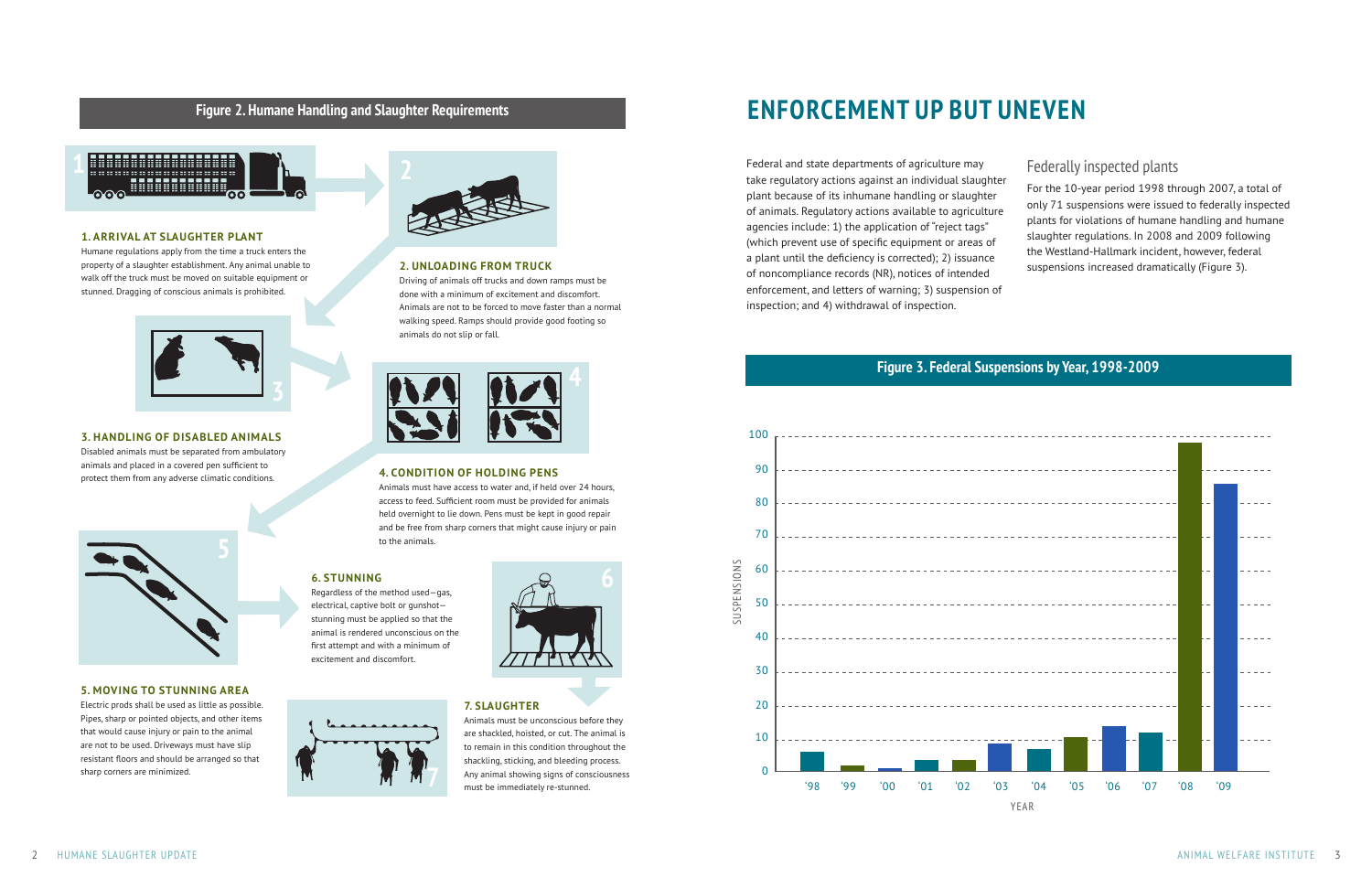Federal humane slaughter enforcement is conducted by 15 FSIS district offices. The number of slaughter plants each office inspects varies considerably—from approximately 20 to over 100. Two of the offices cover individual states (an office each for California and Texas), while the remainder cover anywhere from 2 to 12 states and territories.

AWI was the first, in its 2008 report, to call attention to the wide disparity in enforcement efforts among federal district offices, an observation mirrored in a March 2010 report by the Government Accountability Office (GAO)–*Humane Methods of Slaughter Act: Weaknesses in USDA Enforcement*. The rate of plant suspensions varied significantly among districts between 1998 and 2009, as depicted in

**Figure 4. Suspension Rate by Federal District, 1998-2009**

|                |                | NONCOMPLIANCE RECORDS |                | <b>SUSPENSIONS</b> |
|----------------|----------------|-----------------------|----------------|--------------------|
| <b>State</b>   |                | 2002-2004 2007-2009   | 2002-2004      | 2007-2009          |
| Alabama        | $\mathbf 0$    | $\overline{7}$        | $\mathbf 0$    | $\overline{0}$     |
| Arizona        | $\mathbf 0$    | $\mathbf 0$           | $\mathbf 0$    | $\mathbf 0$        |
| Delaware       | 0              | $0^*$                 | 0              | $0^*$              |
| Georgia        | 0              | 5                     | $\Omega$       | $\Omega$           |
| Illinois       | 0              | $\mathbf 1$           | $\mathbf 0$    | $\mathbf 1$        |
| Indiana        | 3              | $\overline{4}$        | $\overline{0}$ | $\overline{0}$     |
| lowa           | $\mathbf 0$    | 12                    | $\Omega$       | $\mathbf 0$        |
| Kansas         | $\overline{2}$ | 12                    | $\overline{0}$ | $\mathbf 0$        |
| Louisiana      | 0              | 0                     | $\overline{0}$ | 0                  |
| Maine          | 0              | $\overline{2}$        | $\Omega$       | 0                  |
| Minnesota      | $\overline{2}$ | 5                     | 1              | $\overline{0}$     |
| Mississippi    | 0              | 3                     | 0              | $\overline{0}$     |
| Missouri       | 0              | $\overline{4}$        | 0              | 0                  |
| Montana        | 0              | 1                     | $\overline{0}$ | $\overline{0}$     |
| North Carolina | 7              | 23                    | $\Omega$       | 4                  |
| North Dakota   | 1              | 6                     | $\Omega$       | 0                  |
| Ohio           | 10             | 51                    | 1              | $\Omega$           |
| Oklahoma       | 1              | 13                    | 0              | $\mathbf 0$        |
| South Carolina | $\mathbf{1}$   | 28                    | $\mathbf 1$    | $\overline{2}$     |
| South Dakota   | $\overline{0}$ | $0***$                | $\overline{0}$ | $0***$             |
| Texas          | 41             | 59                    | $\Omega$       | $\overline{2}$     |
| Utah           | $\overline{0}$ | $0***$                | $\mathbf 0$    | $0***$             |
| Vermont        | 0              | $\Omega$              | $\overline{0}$ | $\mathbf 0$        |
| Virginia       | $\Omega$       | $\Omega$              | $\Omega$       | $\mathbf 0$        |
| West Virginia  | $\mathbf 0$    | 21                    | $\overline{0}$ | $\overline{0}$     |
| Wisconsin      | 4              | 121                   | 0              | $\overline{5}$     |
| Wyoming        | 0              | 32                    | $\Omega$       | $\mathbf 0$        |
| <b>TOTAL</b>   | 72             | 410                   | $\overline{4}$ | 12                 |

# Alameda, CA Denver, CO Minneapolis, MN Des Moines, IA Lawrence, KS Springdale, AR Dallas, TX Madison, WI Chicago, IL Philadelphia, PA Albany, NY Beltsville, MD Raleigh, NC Atlanta, GA Jackson, MS 0 0.1 0.2 0.3 0.4 0.5 0.6 0.7 0.8 0.9 1 1998-2007 2008-2009 DISTRICT SUSPENSIONS PER PLANT INSPECTED

|                                                                                                                                                                                                                                                                                                                                                                | <b>SUSPENSIONS</b><br>002-2004 2007-2009                                                                                                                                                                                                                                                                                                         | <b>Figure 5. State</b><br><b>Enforcement</b>                                                                                                       |
|----------------------------------------------------------------------------------------------------------------------------------------------------------------------------------------------------------------------------------------------------------------------------------------------------------------------------------------------------------------|--------------------------------------------------------------------------------------------------------------------------------------------------------------------------------------------------------------------------------------------------------------------------------------------------------------------------------------------------|----------------------------------------------------------------------------------------------------------------------------------------------------|
| $\overline{0}$<br>$\overline{0}$<br>$\overline{0}$<br>$\overline{0}$<br>$\overline{0}$<br>$\overline{0}$<br>$\overline{0}$<br>$\overline{0}$<br>$\overline{0}$<br>$\overline{0}$<br>$\mathbf 1$<br>$\overline{0}$<br>$\overline{0}$<br>$\overline{0}$<br>$\overline{0}$<br>$\overline{0}$<br>$\overline{1}$<br>$\overline{0}$<br>$\mathbf 1$<br>$\overline{0}$ | $\overline{0}$<br>$\overline{0}$<br>$0^*$<br>$\overline{0}$<br>$\mathbf 1$<br>$\overline{0}$<br>$\overline{0}$<br>$\overline{0}$<br>$\overline{0}$<br>$\overline{0}$<br>$\overline{0}$<br>$\overline{0}$<br>$\overline{0}$<br>$\overline{0}$<br>$\overline{4}$<br>$\overline{0}$<br>$\overline{0}$<br>$\overline{0}$<br>$\overline{2}$<br>$0***$ | <b>Actions</b>                                                                                                                                     |
| $\overline{0}$<br>$\overline{0}$<br>$\overline{0}$<br>$\overline{0}$<br>$\overline{0}$<br>$\overline{0}$<br>$\overline{0}$                                                                                                                                                                                                                                     | $\overline{2}$<br>$0***$<br>$\overline{0}$<br>$\overline{0}$<br>$\overline{0}$<br>3<br>$\overline{0}$                                                                                                                                                                                                                                            | * State had no<br>licensed meat<br>slaughter plants<br>during the period.<br>** State did not<br>respond to request<br>for enforcement<br>records. |
| $\overline{\mathcal{A}}$                                                                                                                                                                                                                                                                                                                                       | 12                                                                                                                                                                                                                                                                                                                                               |                                                                                                                                                    |

Figure 4 at left. The Alameda, CA, district had the highest rate of suspensions from 1998 through 2007, while Jackson, MS, (covering Alabama, Mississippi and Tennessee) and Des Moines, IA, (covering Iowa and

Nebraska) had the highest rate from 2008 to 2009. The Philadelphia, PA, district (covering Pennsylvania and New Jersey) had the lowest rate of suspensions for the entire 1998-2009 period.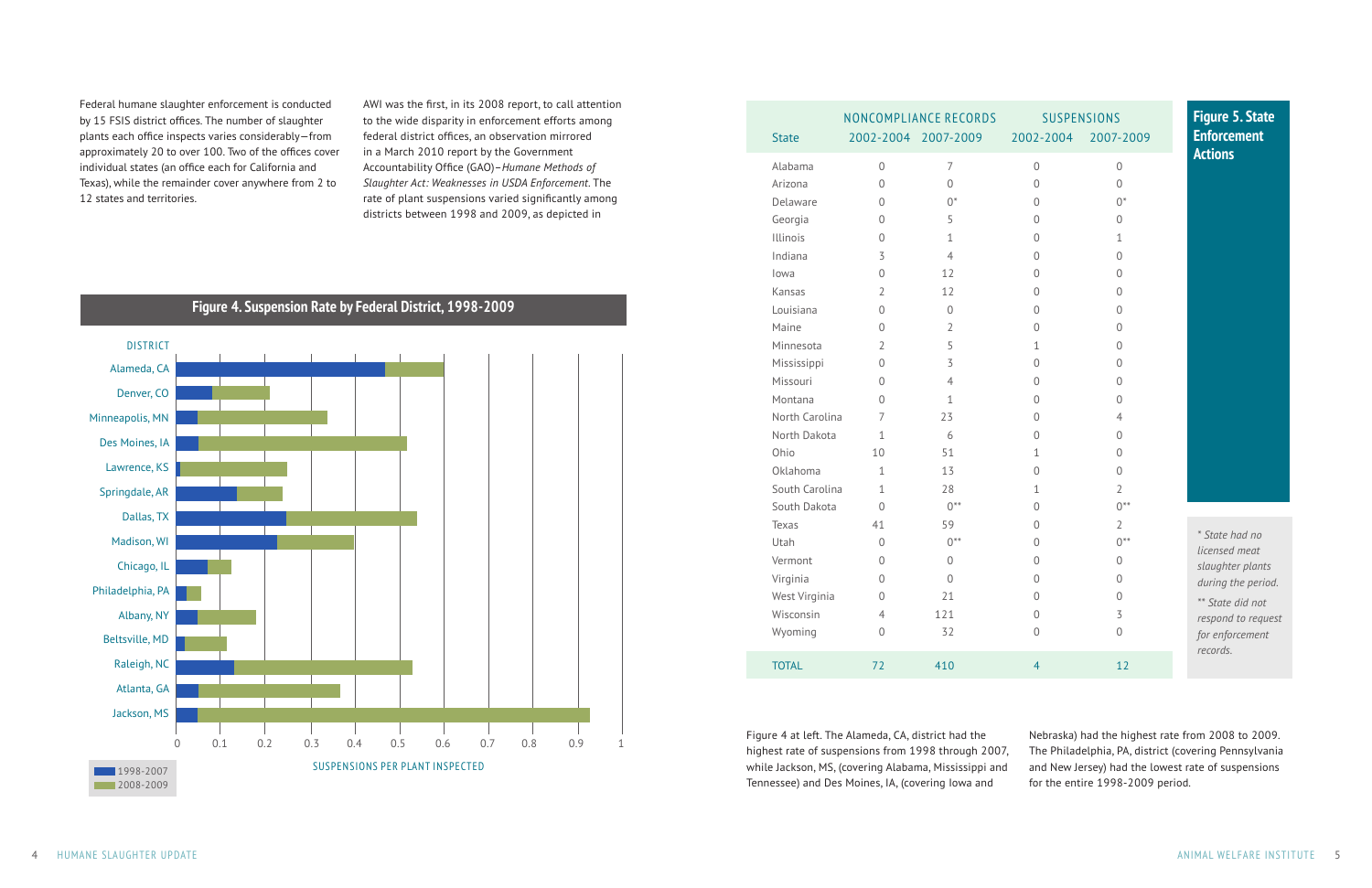South Carolina,

Wisconsin, and Wyoming had the highest rate of NRs followed by Texas, West Virginia, and North Carolina.

## State inspected plants

Research conducted for AWI's 2008 report, which reviewed state enforcement records for the threeyear period, 2002 through 2004, documented so few enforcement actions that drawing conclusions was difficult. For those years, a total of only 72 noncompliance records and 4 suspensions were located for all states operating meat inspection programs.

Enforcement increased significantly in many states from 2007 through 2009, with a total of 410 noncompliance records and 12 suspensions documented (Figure 5), increases of 470% and 200%, respectively, compared to the period 2002 through 2004.

Some states take a significantly greater number of enforcement actions than others. Four states reported no noncompliance records for the period 2007-2009, indicating that no humane violations were cited at any of their inspected plants during this period (Figure 5). In addition, two states did not respond to the request for enforcement records, leaving open the possibility that they also have no records for the period. On the other hand, three states provided a relatively large number of records: Wisconsin with 121 noncompliance records and 3 suspensions, Texas with 59 noncompliance records and 2 suspensions, and Ohio with 51 noncompliance records and 0 suspensions (Figure 5).

Because the number of plants inspected varies widely by state, the number of enforcement actions per plant inspected must be calculated in order to compare enforcement rates. Figure 6 identifies South Carolina, Wisconsin, and Wyoming as the states with the highest rate of noncompliance records for humane violations during the period, followed by Texas, West Virginia, and North Carolina.



# **Figure 6. Non-compliance Record Rate by State, 2007-2009**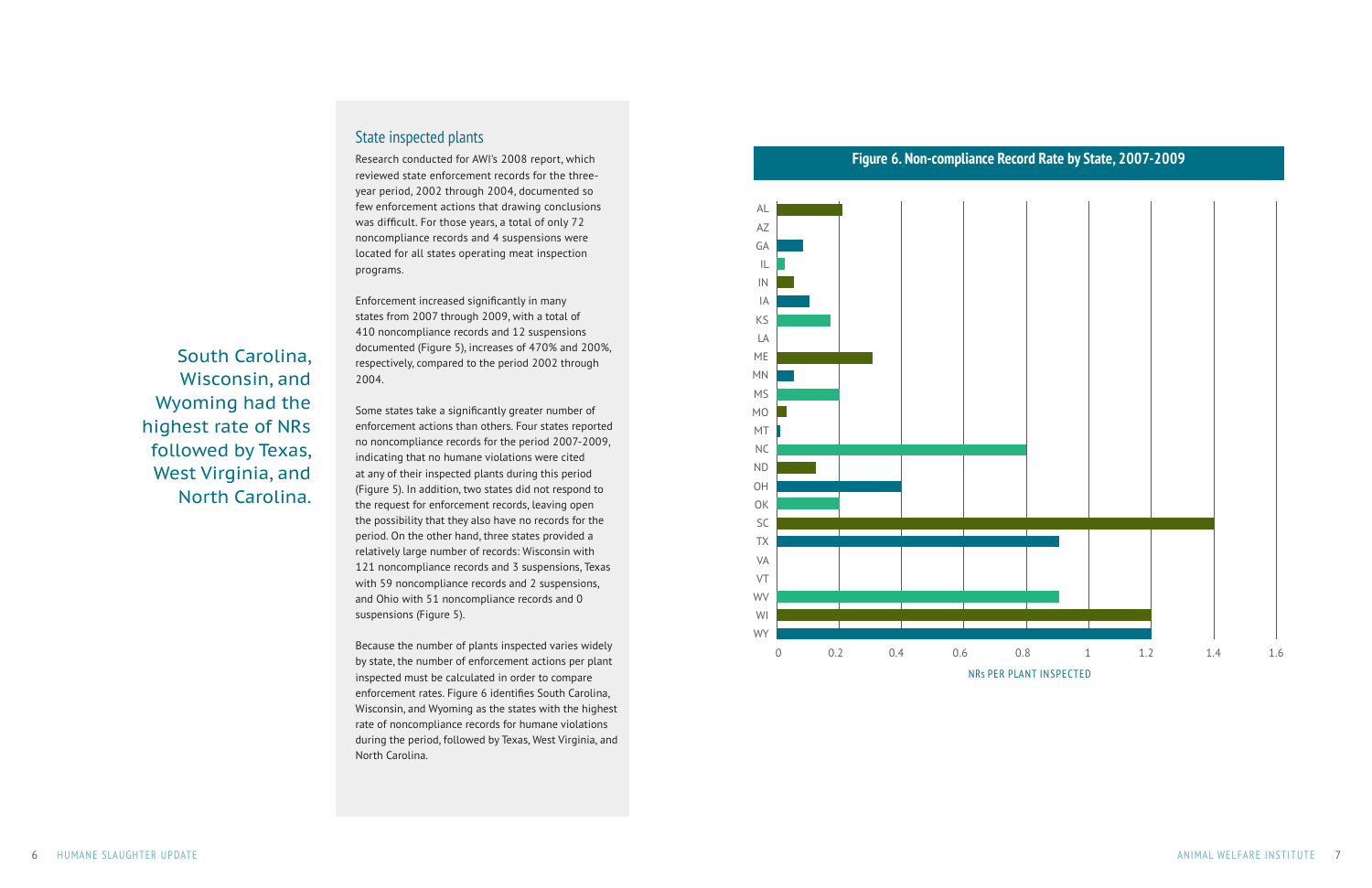# **STATE ENFORCEMENT CATCHING UP WITH FEDERAL**

The previous section described a dramatic increase in state humane slaughter enforcement between 2002- 2004 and 2007-2009. Comparing enforcement at state inspected slaughter plants with enforcement at federally inspected plants is difficult due to differences in the type of facilities inspected and the number of animals killed. Federally inspected plants were issued three times as many noncompliance records and fourteen times as many suspensions as state inspected plants in 2009 (Figure 7); however, far more animals are killed at federal plants, and therefore a higher level of enforcement is to be expected. The rate of suspension (% of noncompliance records that result in suspension) and the amount of time spent on humane activities may be more useful measures of enforcement than the number of NRs or suspensions.

According to the 2010 GAO report, *Humane Methods of Slaughter Act: Weaknesses in USDA Enforcement*, the amount of time spent by FSIS inspectors on humane handling activities at 15 large pig slaughter plants in 2008 varied from 1.8 hours per shift to 9.7 hours per shift. While AWI did not specifically request humane activity hours in its public records requests, three states submitted this data. Georgia and North

Carolina reported their inspectors spent 10-12 hours *per month* on humane verification activities (Figure 8). It is impossible to estimate the number of hours spent per shift from this data since many state level plants slaughter animals only a few days each month; however, it is likely that the average amount of time spent is significantly less than 2 hours per slaughter day.

Data supplied by Maine indicated that inspectors in that state spent on average 0.25 hours per slaughter day per plant, and 0.04 hours per animal slaughtered, on humane activities in 2008. In 2009 the average amount of time spent increased to 1.3 hours per day per plant and 0.21 hours per animal slaughtered. It is suspected that the total amount of time spent per plant is higher at federal level plants, given the larger number of animals killed, while the more relevant indicator of time spent per animal may actually be higher at state plants.

# **VIOLATIONS SIMILAR AT STATE AND FEDERAL LEVEL PLANTS**

In its 2008 study, AWI reported on the types of humane violations cited at federally inspected plants (for the period 10/1/02 through 3/31/04) and at state inspected plants (for the period 1/1/02 through 12/31/04), although the small number of state records limited the usefulness of the latter analysis. AWI again analyzed types of noncompliances cited at state inspected plants for the period 2007-2009 and found similarities to the earlier findings for federally inspected plants (Figure 9).

The two main differences between the results for state and federal level plants are that 1) "failure to provide water and/or feed" was cited significantly more often at state inspected plants and 2) "improper handling of disabled animal" was cited more often at federally inspected plants.

Figures 10 and 11 present examples of state humane slaughter and humane handling violations, respectively.

*\* Average time reported spent per slaughter plant per month on humane activities during the indicated period.*

|  | <b>Figure 8. State Humane Activities Tracking*</b> |  |  |
|--|----------------------------------------------------|--|--|
|--|----------------------------------------------------|--|--|

|                                     | <b>Non-Vet Hrs</b> | <b>Vet Hrs</b> | <b>Total Hrs</b> |
|-------------------------------------|--------------------|----------------|------------------|
| Georgia<br>$(4/07 - 10/09)$ :       | 10.04              | 0.70           | 10.74            |
| North Carlolina<br>$(4/08-10-09)$ : | 11.05              | 1.40           | 12.45            |

## **Figure 7. State vs. Federal Humane Slaughter Encorcement (2009)**

|                            | <b>State</b> | <b>Federal</b> |
|----------------------------|--------------|----------------|
| Noncompliance Records      | 151          | 500            |
| Suspensions                | 6            | 87             |
| Suspension rate            | 4%           | 17%            |
| Number of plants inspected | 1,461        | 818            |

### **Figure 9. Types of Violations at State versus Federal Inspected Plants**



on bleed rail 10% (federal: 15%) Ineffective stunning 14% *(federal: 13%)* Inadequate space in pens for lying 3% *(federal: 5%)* Improper handling of disabled animal 2% *(federal: 10%*) Excessive force used to drive animals 6% *(federal: 5%)*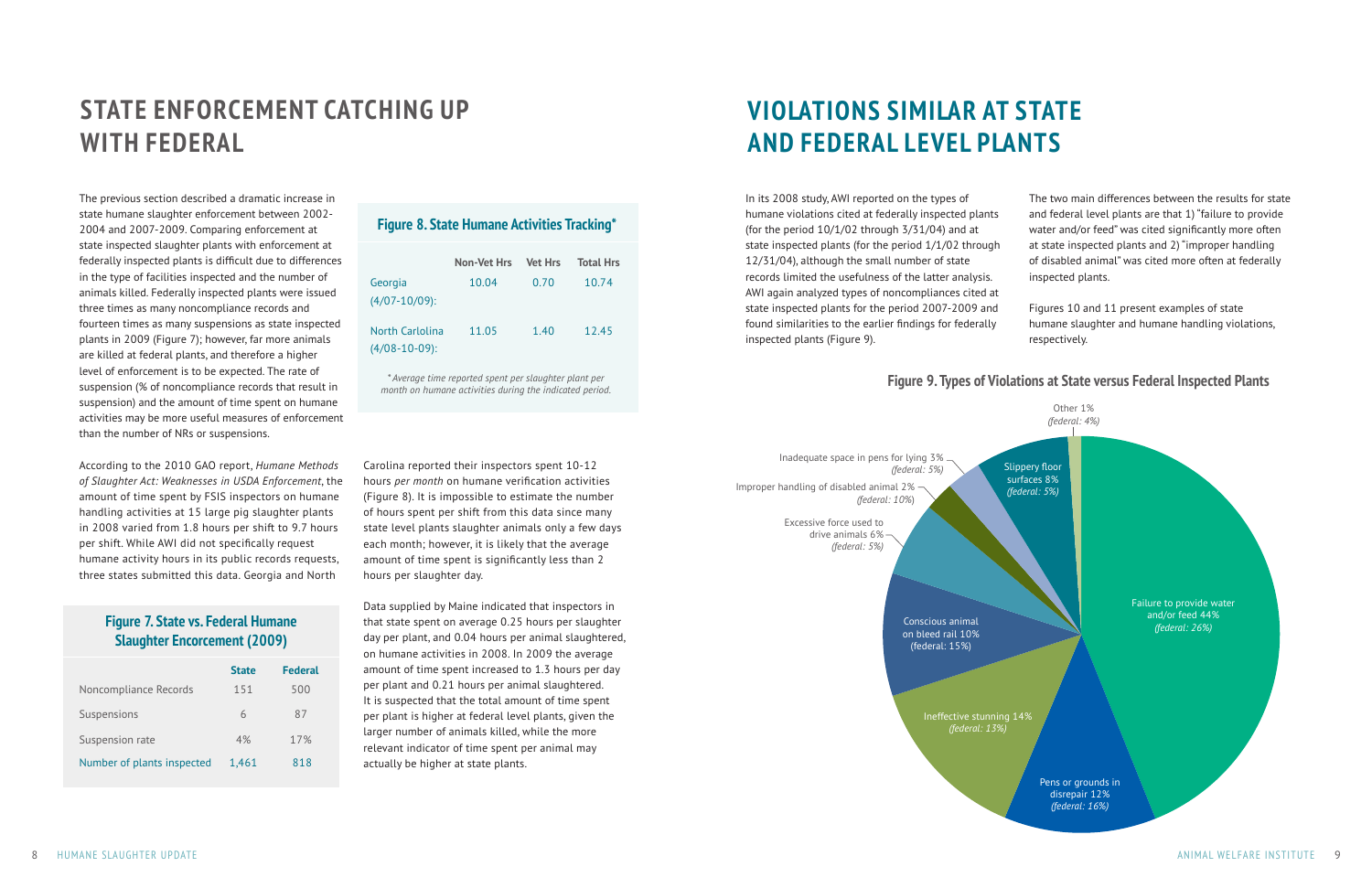"Plant employees were stunning pigs using a standard electrical stunning device. They were stunning, hoisting, and then sticking the pigs to bleed out, two pigs at a time. I noticed the pigs were starting to blink their eyes and look around before and/or during the initial sticking. The following two pigs became conscious while being stuck and I then stopped any further kill. [Plant owner] informed plant employee to only do one pig at a time and he felt employee was not moving fast enough to be effective before the pigs were gaining consciousness. [Inspection personnel] and I observed the next pigs being processed. The second pig stunned started blinking and looking around while the shackle was being applied to be hoisted. I also noticed the stunner was not placed on the pig in the recommended area of the head to effectively stun the pig."

"A customer arrived on the premises with a young bull. The bull was resistant to come off of the trailer and the plant employee gave the paddle to the customer and told him to unload the animal. During the process, the customer was seen hitting the bull about 5 times in the head with the paddle."

"I heard the rifle (22 mag.) go off twice and I heard the hog squeal each time. As I exited the cooler I heard the rifle go off and the hog squealed again. When I got to the stunning area the hog was down but he was not dead. He was shaking his head continually. [Plant personnel] were in the front office trying to reload the gun. By the time they got back to the stunning area the hog had stood up and was pacing back and forth in agony. The stunner … shot the animal again with the rifle but the shot did not kill him. They returned to the office to get another bullet. By this time the animal is agitated and is trying to get out of the cage. The employees attempted to shoot the animal again outside the knock box area and missed. By this time [plant owner] has arrived and she has a 357 magnum pistol. The animal is shot again with the pistol twice."

> "While performing routine slaughter inspections, I observed two different plant employees repeatedly (6-8 times) attempt to stun a 300 pound hog with a 22 rifle. Most of the attempts were made while the animal was still in the knock box, but it did not become insensible until after 2-3 more shots. After a total of at least 10 attempts, the animal was unconscious and able to be shackled and hoisted."

## GUNSHOT STUNNING

## **Figure 10. Examples of State Humane Slaughter Violations**

### **Figure 11. Examples of State Humane Handling Violations**

# ELECTRICAL STUNNING

# CAPTIVE BOLT STUNNING

"This morning at approximately 7:25 AM while on the kill floor observing [plant personnel] stun a Holstein steer I noticed the steer was still alive after being stunned: the eyes blink three or four times. The steer was shackled and hoisted but before sticking and bleeding I told [owner] the steer was still alive and asked [him] to stun it again. He did not do it and I asked him again to stun the steer. He walked over to the steer and severed the spinal cord at the back of the head."

"I was observing the stunning of a calf with a mechanical bolt gun. Calf appeared to be stunned until it was being stuck to bleed out when it let out a beller. It was starting to arch its back and the eyes were moving. I immediately had the employee restun the animal and then proceed to stick it to bleed out. I asked the employee when he cleaned the mechanical bolt gun last and he said 'last month.'"

# EXCESSIVE USE OF FORCE TO MOVE ANIMALS

"[Inspection personnel] was observing a trailer unload a hog. While observing this procedure, he heard an unusual amount of vocalization from hogs in the chute across the parking lot. While in process of crossing the parking lot that is approximately 25 yards wide he observed the plant employee attempting to move the vocalizing animal with the shaker paddle. When this appeared to not be successful, the plant employee swung the restraining gate and struck the hog [with the gate]."

*(cont. page 12)*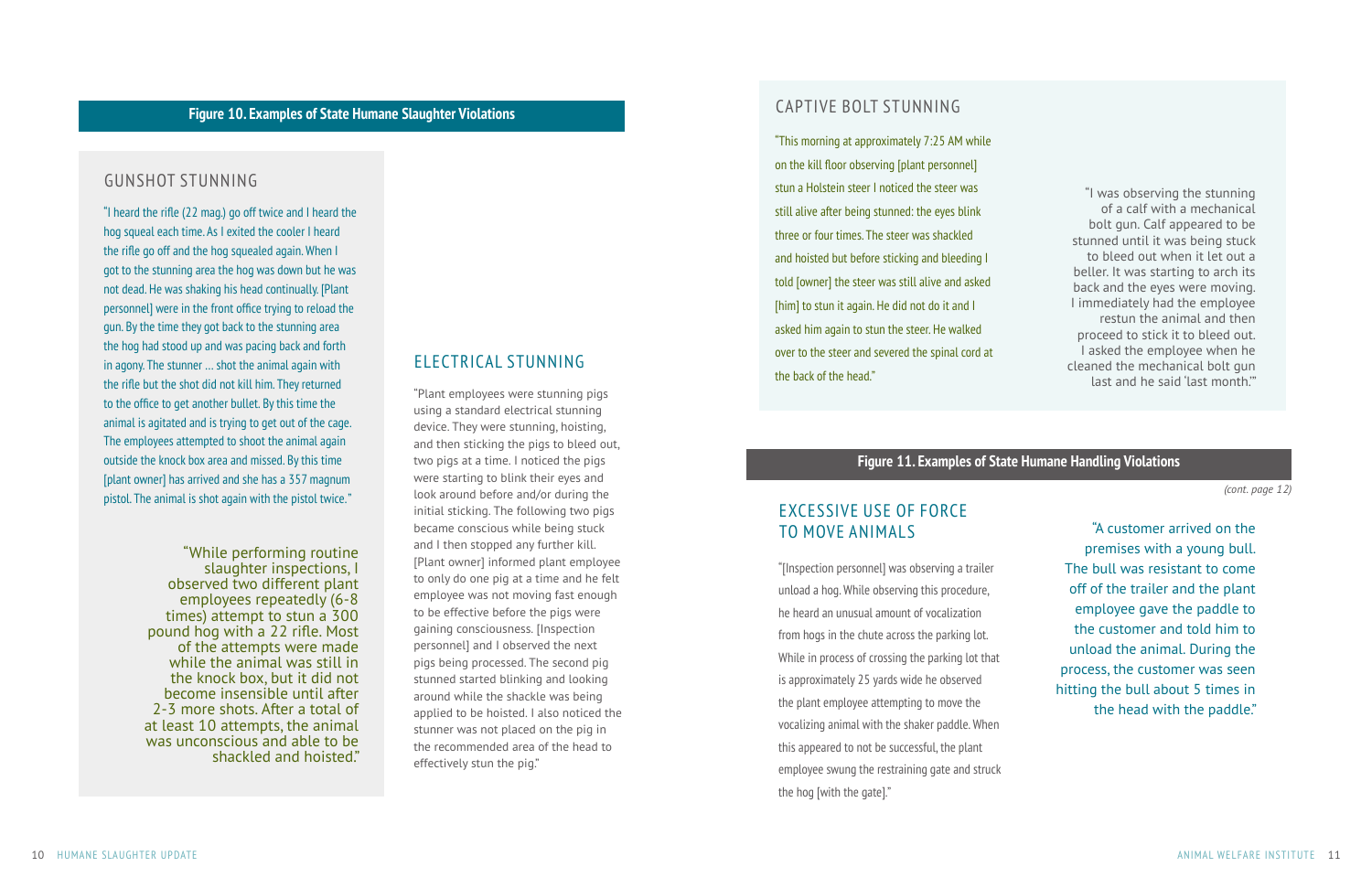Large federally inspected plants may be suspended for humane violations more frequently than small or very small ones, but they remain shut down for a considerably shorter period of time (Figure 13). In fact, no large plant in the U.S. was suspended for more than a day during 2008-2009. This finding may reflect the fact that large establishments possess greater resources that permit them to respond more quickly to a reported deficiency, or they may exert greater political influence with federal regulators, helping them to get their suspension stayed sooner.

# TO MOVE ANIMALS

"At establishment's livestock unloading area an average size hog was improperly pulled off truck by both ears. The new employee pulled hog approximately 2-3 feet until entering designated pen area. As a result, the hog fell to the ground due to mishandling of livestock."

"During the slaughter of lambs I observed on two separate occasions where a lamb jumped over the stunning chute side and two different employees proceeded in picking up the lamb by the wool on its back and threw it back over the side panel into the stunning chute. Both times the lamb's legs did not clear the side panel and the lamb landed on its side and/or back."

# IMPROPER HANDLING OF SICK, DISABLED ANIMALS

"[Inspection personnel] was leaving the building and observed a truck and trailer arrive and back up the loading ramp. The unloading proceeded uneventfully until the final pig, larger than the others, began to slip on the metal floor. Once the pig began to slip and fall it panicked and struggled from the front to the back of the trailer where it collapsed, exhausted and trembling. The trucker walked over to the pig, now in ventral recumbency, and said, raising the tattoo hammer which he has been using, "You better get up or I will hit you with this hammer!" [Inspection personnel] replied, 'If you do, I will close down this plant!'"

"[Inspection personnel] observed a plant employee repeatedly beating a market hog with a plastic shaker paddle. The hog was recumbent and unable to rise. The hog had injuries or disease to the back legs."

| Figure 12.<br><b>Federal</b>     | <b>PLANT SIZE</b> | <b>PLANTS</b><br><b>SUSPENDED</b>          | TOTAL # OF<br><b>PLANTS</b>  | % SUSPENDED* |
|----------------------------------|-------------------|--------------------------------------------|------------------------------|--------------|
| <b>Suspensions</b>               | Large             | 25                                         | 63                           | 39.7         |
| by Plant Size<br>$(2008 - 2009)$ | Small             | 46                                         | 188                          | 24.5         |
|                                  | <b>Very Small</b> | 58                                         | 531                          | 10.9         |
|                                  |                   | *Percent of plants suspended at least once | during indicated time period |              |

# **Figure 13. Average Length of Federal Suspensions (2008-2009)**

| LARGE PLANTS               | Less than 1 day |
|----------------------------|-----------------|
| <b>SMALL PLANTS</b>        | $1.6$ days      |
| VERY SMALL PLANTS 3.6 days |                 |

Plant size at the federal level is defined as follows: Very small—Fewer than 10 employees or annual sales of less than \$2.5 million Small—10 to 500 employees Large—More than 500 employees

Information regarding plant size at the state level is unavailable, and all state inspected plants are generally very small in size. Consequently, enforcement comparisons by size of plant were conducted for federally inspected plants only.

Figure 12 shows that a higher percentage of large than small or very small federal level plants were suspended for humane violations in 2008 and 2009. This higher rate of suspension for larger plants may reflect the fact that a greater number of animals are slaughtered at these establishments, or that more inspectors are present to witness violations. GAO's 2010 report on humane slaughter reported that in response to hypothetical scenarios, inspectorsin-charge at large plants were more likely than inspectors at very small plants to suspend operations for certain violations, including multiple incorrect electrical stuns, driving animals over top of others, and excessive electrical prodding of animals.

"When arriving I found one employee and owner of the hog unloading the hog. It was shackled and they were beginning to drag it off the trailer. I stopped the shackle and hoist chain was removed and with help the hog slowly walked into the holding pens."

> "[I] observed an employee (new) shackling, dragging, and hoisting a live custom hog that was down off the farmer's trailer to unload as it could not walk."

# EXCESSIVE USE OF FORCE "At establishment's livestock unloading **PLANT SIZE MAKES A DIFFERENCE**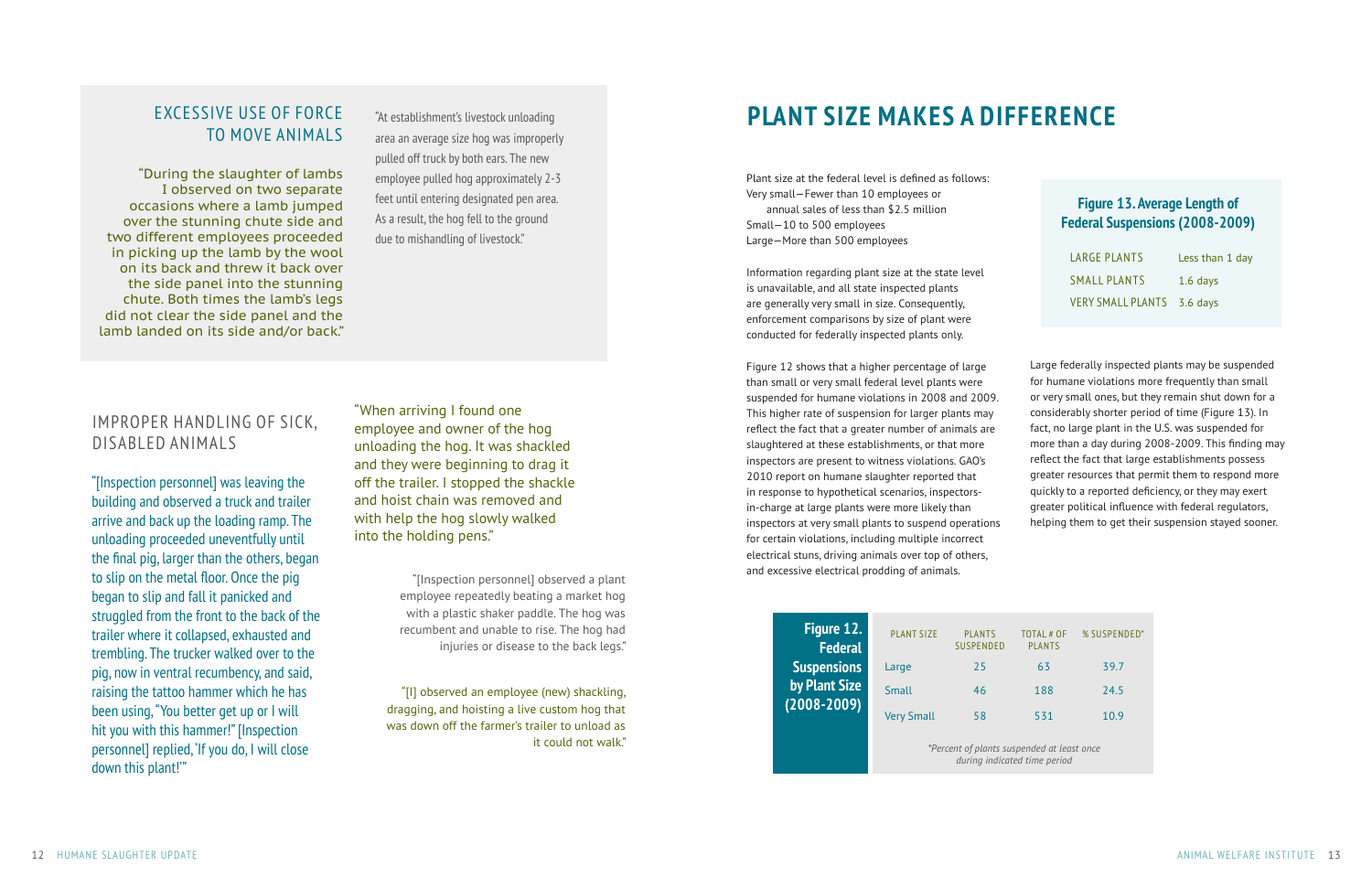# **REPEAT VIOLATORS PRESENT A SERIOUS ENFORCEMENT PROBLEM**

AWI's review of humane slaughter enforcement records revealed that repeat violators represent a significant problem at both the federal and state levels.

### Federally inspected plants

In its 2008 report, AWI identified several instances of slaughter plants being cited for multiple violations in a relatively short period of time: Tyson Fresh Meat plant in Geneseo, IL, received 10 noncompliance records in a one-year period; Nebraska Beef in Omaha, NE, received 12 noncompliance records in a six-month period; and Shapiro Packing in Augusta, GA, was cited 7 times in ten months. Moreover, a 2004 report by the GAO on federal humane slaughter enforcement (*Humane Methods of Slaughter Act: USDA Has Addressed Some Problems but Still Faces Enforcement Challenges*) cited one case where an inspector wrote up 16 separate incidents of inhumane handling or slaughter at one federal level plant.

In theory, the economic consequences of a plant suspension, handed out for multiple and/or egregious violations, should serve as a deterrent to future offenses. Unfortunately, that isn't always the case, perhaps in part because plants are typically shut down for such short periods of time. A number of federal plants have had multiple suspensions for humane slaughter violations in the past 3 years. Five plants were suspended at least three times each in 2008, and four others were suspended a minimum of three times each in 2009. In two of the worst examples, A & D Meat Processing of Chapel Hill, TN, was closed down on five occasions for humane violations in 2008 alone, and Robersonville Packing of Robersonville, NC, was suspended a staggering eight times between May 2007 and November 2009.

The enforcement record of Bushway Packing, Grand Isle, VT, with four suspensions for the same problem (improper handling of non-ambulatory animals) within a six-month period, provides a striking illustration of how the current USDA practice of issuing noncompliance records and short-term suspensions is not adequately addressing deficiencies in slaughter plant humane handling practices:

- May 13, 2009—Plant suspended for one day following observation of a non-ambulatory, weekold calf being dragged while conscious.
- June 24, 2009—Plant suspended for one day following observation of an employee picking up a calf and dropping the animal from the upper compartment of a truck to the lower level, landing on his head and side.
- July 1, 2009—Plant suspended for one day following observation of an employee dragging two non-ambulatory, week-old calves down a ramp from the upper deck of a truck.
- October 30, 2009—Plant suspended indefinitely following observation of an employee dragging a non-ambulatory calf by one leg. Employee was seen "excessively and repeatedly" applying an electrical prod to the neck and abdomen of the calf and then placing the animal in a pen occupied by ambulatory animals. Employees had also been observed repeatedly applying an electric prod to another disabled calf in an attempt to force the animal to stand.

# State inspected plants

Although state plants are generally issued fewer citations and suspensions than federal plants (perhaps due to the lower number of animals handled), a similar trend with repeat violators has been identified. In analyzing state noncompliance records for 2007-2009 the following examples of repeat violators were uncovered:

- A North Carolina plant was cited 9 times and suspended twice between January 2007 and June 2009.
- An Ohio plant was cited 10 times (but not suspended) between January 2007 and May 2009.
- A Wisconsin plant was cited 34 times and suspended twice between May 2007 and January 2009.

Moreover, in reviewing state enforcement records for 2007-2009, it was noted that the percentage of plants with multiple violations was up over the previously-studied period 2002-2004 (Figure 14).



*\*Of plants with one or more violations during the indicated period.* 

| # NRs          | 2002-2004<br>% PLANTS | 2007-2009<br>% PLANTS |  |
|----------------|-----------------------|-----------------------|--|
| $\mathbf 1$    | 63.9                  | 54.3                  |  |
| $\overline{2}$ | 25.0                  | 21.5                  |  |
| $3 - 5$        | 5.6                   | 16.9                  |  |
| $6 - 8$        | 5.6                   | 5.1                   |  |
| $9+$           | $\overline{0}$        | 2.3                   |  |
|                |                       |                       |  |

For 2007-2009, it was noted that the percentage of plants with multiple violations was up.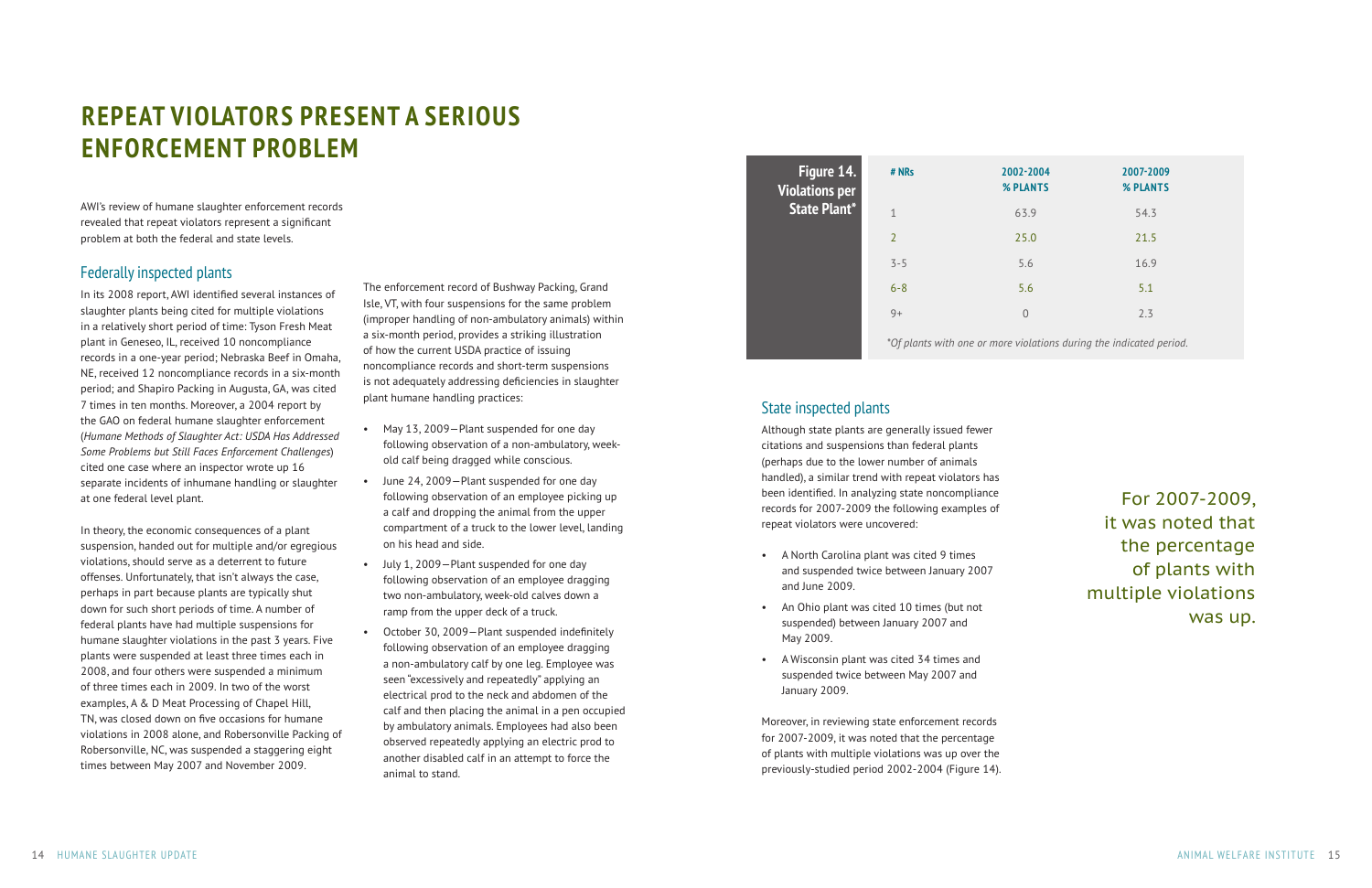# **INADEQUATE HUMANE TRAINING AND EXPERTISE**

In its 2010 report, GAO noted that a review of federal noncompliance reports "identified incidents in which inspectors did not suspend plant operations or take regulatory actions when they appeared warranted," an observation consistent with AWI's prior review of federal noncompliance records for 2002-2004. In its most recent analysis of state enforcement records, AWI identified numerous incidents in which inspectors appeared uncertain of how to respond to particular humane handling situations and failed to take action beyond writing a noncompliance record. Of particular concern were noncompliance records that involved what FSIS identifies as an "egregious" act. In fact, of 89 incidents that potentially could be classified as egregious, 65 (73%) did not result in application of a reject tag or suspension. Some examples follow.

After reviewing more than 400 state noncompliance records, AWI concludes that many government inspectors possess inadequate training in humane handling and slaughter and may lack ready access to humane handling expertise. At the federal level, District Veterinary Medical Specialists (DVMSs) are stationed in each district to serve as a liaison between the district office and headquarters on humane matters. Unfortunately, the work load of each of the 15 DVMSs – which includes visiting each meat and poultry plant within the district to perform humane audits, analyzing and summarizing monthly humane activities tracking data, participating in staff training, and conducting verification visits prior to a suspension being lifted – limits the effectiveness of the role.

Because of incomplete record keeping, GAO was unable to determine whether there is a higher rate of enforcement actions on the days that federal DVMSs conduct their humane handling audits. Likewise, AWI was not able to ascertain conclusively whether the presence of state veterinary medical specialists increased enforcement of humane slaughter laws. However, two findings from AWI's review point in this direction: 1) of the six states with the highest rate of enforcement actions, at least three (North Carolina, Texas, West Virginia) employ veterinary medical specialists that help oversee humane enforcement; and 2) states that are known to employ humane specialists had fewer instances where insufficient action was taken in response to egregious acts.

- In July 2009, a Wyoming meat inspector noted that an animal was still conscious after being cut for bleeding. Instead of instructing the employees to re-stun the hog, the inspector ordered that the animal be re-stuck. No mention was made of taking any regulatory control action other than issuance of a noncompliance report.
- In February 2008, a Wyoming meat inspector observed a steer being shot 6-7 times with a captive bolt gun and the animal being bled while still conscious. The inspector noted that the stunning technique was proper and "either the beef or the gun were faulty." There was no mention of any regulatory control action being taken.
- In January 2009, a Wisconsin meat inspector observed multiple still-conscious animals being hung and bled. The inspector noted he had a talk with the owner about the problem who said "he would look into it." No further regulatory control action was noted.
- In November 2007, a Wisconsin meat inspector noted that he was required to order restunning of 10 out of 45 pigs due to the animals resuming consciousness while being bled out. The inspector noted previous NRs for the same problem, but did not note taking any further regulatory control action.
- In July 2007, a Texas meat inspector observed plant personnel slicing the throat of lambs without first rendering the animals unconscious. (Killing of lambs was not ritual slaughter.) No further regulatory control action was noted.
- In June 2007, an Iowa meat inspector observed an employee shackling, dragging, and hoisting a conscious hog that was nonambulatory upon arrival at the slaughter plant. No further regulatory control action was taken.
- In May 2008, a North Dakota meat inspector observed that an animal was still conscious and vocalizing when his throat was cut for bleeding. The inspector noted that this occurrence was linked to a previous NR written about nine months before, and that a low number of animals had been slaughtered in the interim. No mention was made of any further regulatory control action.
- In November 2007, a veterinarian working for the Ohio Department of Agriculture heard a steer that had been cut and was hanging on the bleed rail vocalize and saw the animal paddling with front feet and attempting to raise his head. Other than discussing the incident with the plant owner, there is no evidence of further regulatory control action.

For 2009, only 4% of state humane slaughter NRs resulted in plant suspension vs. 17% of federal NRs (Figure 7).